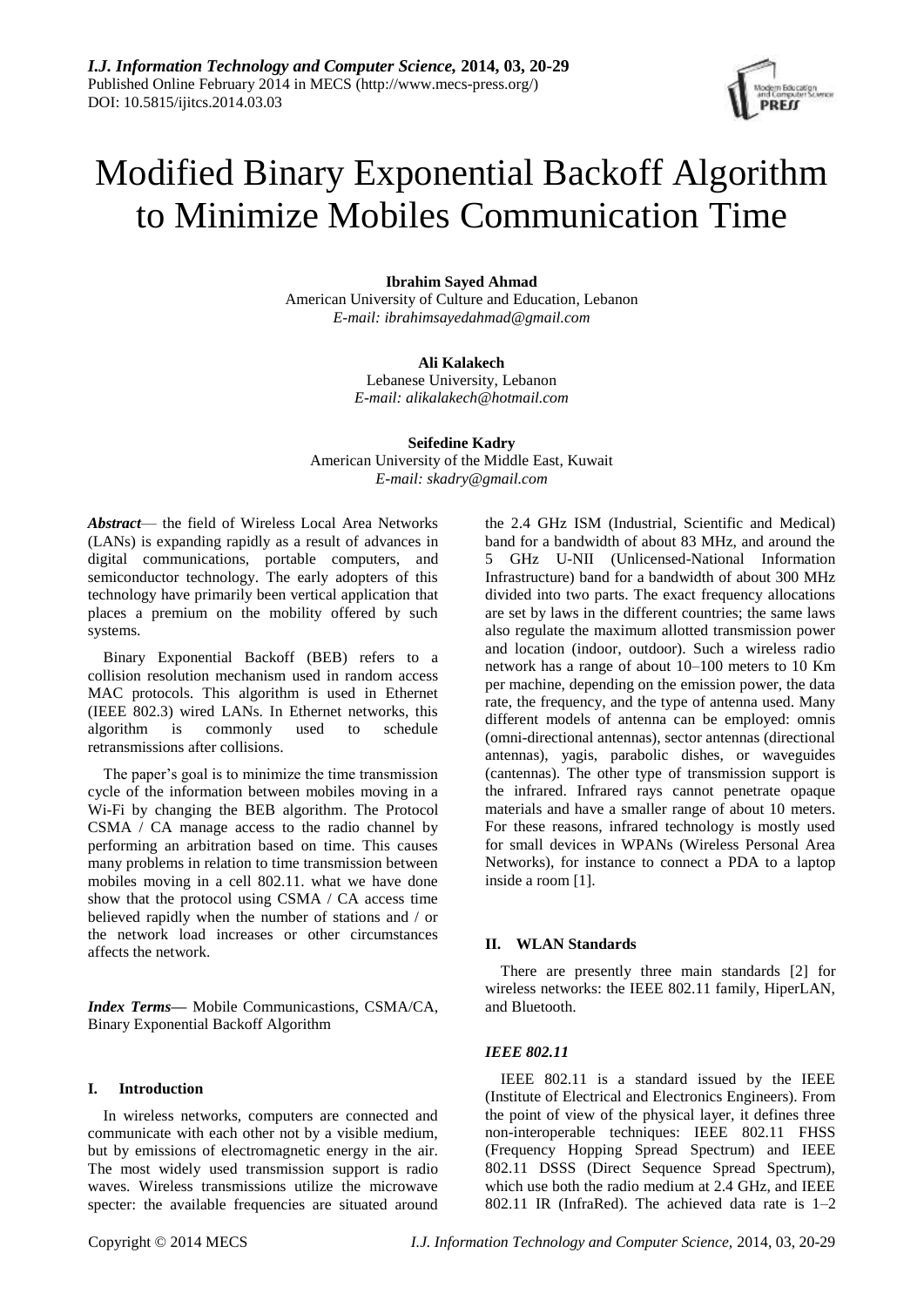Mbps. This specification has given birth to a family of other standards:

## *HiperLAN*

HiperLAN (High Performance Radio LAN) is a standard issued by the ETSI (European issued by the ETSI (European Telecommunications Standard Institute), and a competitor of IEEE 802.11. It defines two kinds of networks:

## *Bluetooth*

Bluetooth is a standard designed by a consortium of private companies such as Agere, Ericsson, IBM, Intel, Microsoft, Motorola, Nokia and Toshiba. Bluetooth operates in the 2.4 GHz band using FHSS and has a short range of action of about 10 meters. For such characteristics and its low cost, Bluetooth is fit for small WPANs and is also employed to connect peripherals such as keyboards, printers, or mobile phone headsets. Bluetooth radio technology works in a master-slave fashion, and each device can operate as master or as slave. Communications are organized in small networks called *piconets*, each piconet being composed of a master and 1–7 active slaves. Multiple piconets can overlap to form a *scatternet*.

#### **III. WLAN Architecture**

A wireless network [3] can be structured to function in either BSS (Basic Service Set) or IBSS (Independent Basic Service Set) mode. The two modes affect the topology and the mobility capabilities of the machines (*nodes*) that compose the network.

### *BSS mode*

In BSS mode, also called *infrastructure mode*, a number of mobile nodes are wirelessly connected to a non-mobile Access Point (AP), as in (Figure 2.4). Nodes communicate via the AP, which may also provide connectivity with an external wired network e.g. the Internet. Several BSS networks may be joined to form an ESS (Extended Service Set).



Fig. 1: BSS mode: an Access Point and its network cell

#### *IBSS mode*

The IBSS mode, also called *peer to peer* or *ad hoc mode*, allows nodes to communicate directly (point-topoint) without the need for an AP, as in (Figure 2.5). There is no fixed infrastructure. Nodes need to be in range with each other in order to communicate.

#### **IV. Binary Exponential Backoff**

Exponential Backoff is an algorithm that uses feedback to multiplicatively decrease the rate of some process, in order to gradually find an acceptable rate. In a variety of computer networks, binary exponential backoff or truncated binary exponential backoff refers to an algorithm used to space out repeated retransmissions of the same block of data, often as part of network congestion avoidance. Examples are the retransmission of frames in carrier<br>sense multiple access with collision sense multiple access with collision avoidance (CSMA/CA) and carrier sense multiple access with collision detection (CSMA/CD) networks. For instance, in the CSMA/CD: (i) If a collision is detected during transmission of a packet, the node immediately ceases transmission and it transmits jamming signal for a brief duration to ensure that all stations know that collision has occurred. (ii) After transmitting the jamming signal, the node waits for a random amount of time and then transmission is resumed. The random delay ensures that the nodes, which were involved in the collision, are not likely to have a collision at the time of retransmissions. To achieve stability in the back off scheme, the BEB algorithm is used. A node will attempt to transmit repeatedly in the face of repeated collisions, but after each collision, the mean value of the random delay is doubled. After 15 retries (excluding the original try), the unlucky packet is discarded and the node reports an error. A flowchart representing the binary exponential back off algorithm is given in Fig. 2



Fig. 2: Binary exponential back off algorithm used in CSMA/CD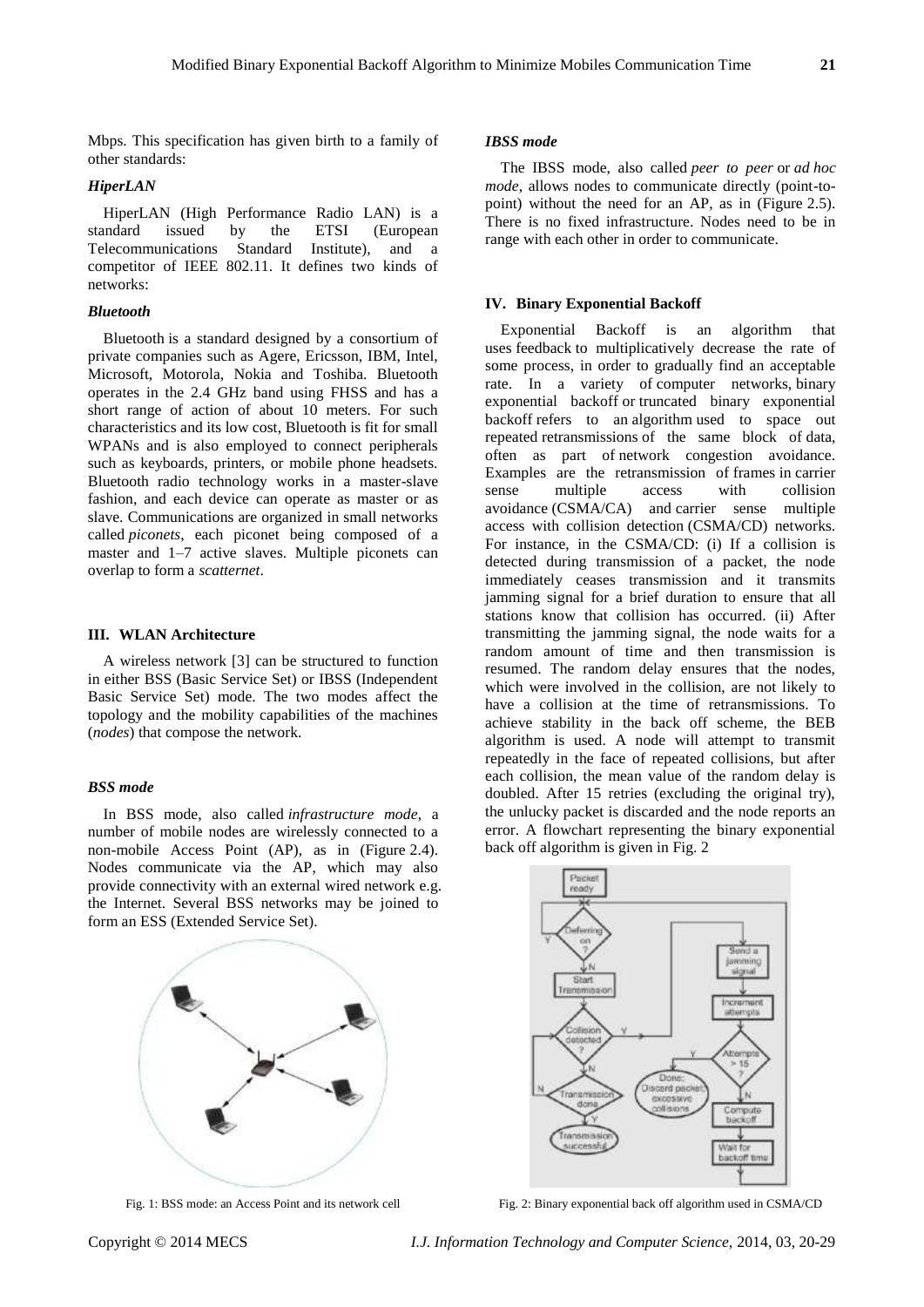#### **V. Modified BEB Algorithm and Tools Used**

In this section, we will present tools used in our simulation and the implementation of the changed BEB algorithm.

## *NS2 Simulator*

Our simulation is done on NS2. Network simulator 2 or NS2 is an object-oriented discrete event allows us to study the design and protocols for computer networks. It offers various facilities for simulation of the protocols based on TCP, UDP, routing and multi-distribution (broadcast and multicast) in the (wired or wireless) networks. This simulator is a free open source. NS2 is developed in C++ which is a part of the VINT project (Virtual InterNetwork Testbed) is a joint effort led by the University of Berkeley, USC / ISI (University of Southern California's Information Sciences Institute), the LBL (Lawrence Berkeley National Laboratory) and Xerox PARC. It is supported by DARPA (Defense Advanced Research Projects Agency). It uses IU OTCL interpret. Through this language, the user can describe conditions of the simulation: network topology, selected from a lot of physical links, used protocols, communications done, etc.. The user can also create new objects in C++ and use them in NS by instantiations with OTCL, the two languages C++ and OTCL have both very close hierarchies to each other. In NS2 several libraries are available and there are some specific needs for simulation of wireless network and "multicast" communication [4-8]. In our work we use NS2 for its flexibility and the availability of its code [Ben07].

#### *Communication entity in NS2*

The node (communicating entity) is the basic element of our model. A node in NS2 is a class defined in OTCL which has three entities containing: the classifier, the link and the agent.

#### *The classifier*

The function of a node of the fields is examined by received packet, and more specifically, the source address and destination address. According to contention losses, the node sends the packet on its outgoing interfaces (Fig. 3). In NS2, then this is performed by an object called "Classifier". There are several types of classification that are used for different purposes:

- "Address classifiers" is used to treat with unicast packets, and its role is directly to select packets addresses, direct the node, and select the link to the next node.

- "Port classifier" its role is to select the agent to the packet which is intended.

- "Multicast classifier" is used to classify multicast packets.

### *The link*

It is used to connect the nodes by each other (Fig. 3). A link is defined by several parameters including: bandwidth, entry point, the lifetime of each packet, etc.. NS2 has several types of links, so we can distinguish unidirectional links from bidirectional links and wired links to wireless networks model without sound.

#### *The Agent*

Agents represent endpoints where packets in network layer are constructed and consumed. These agents are the third component of the node. In NS2, the agent's role is to provide the destination address; its function is to generate the packets and the interface to the application class (Fig. 3).

In NS2 there are several types of agents, each has a specifying role:

- TCP agent: for emitting TCP traffic
- UDP agent: for emitting UDP traffic
- TCPSink agent: for the receipt of TCP traffic
- NULL Agent for receiving UDP packets.

Figure III.1 shows the Existing entities in a node and the links between ITS entities.



Fig. 3: Diagram of a node in NS2

### *TCL Language*

Tcl (originally from "Tool Command Language", but conventionally spelled "Tcl" rather than "TCL"; pronounced as "tickle" or "tee-see-ell") is ascripting language created by John Ousterhout. Originally "born out of frustration", according to the author, with programmers devising their own languages intended to be embedded into applications, Tcl gained acceptance on its own. It is commonly used for rapid prototyping, scripted applications, GUIs and testing. Tcl is used on embedded systems platforms, both in its full form and in several other small-footprint versions.

#### *AWK Language*

The **AWK** utility is an interpreted programming language typically used as a data extraction and reporting tool. It is a standard feature of most Unix-like operating systems. AWK was created at Bell Labs in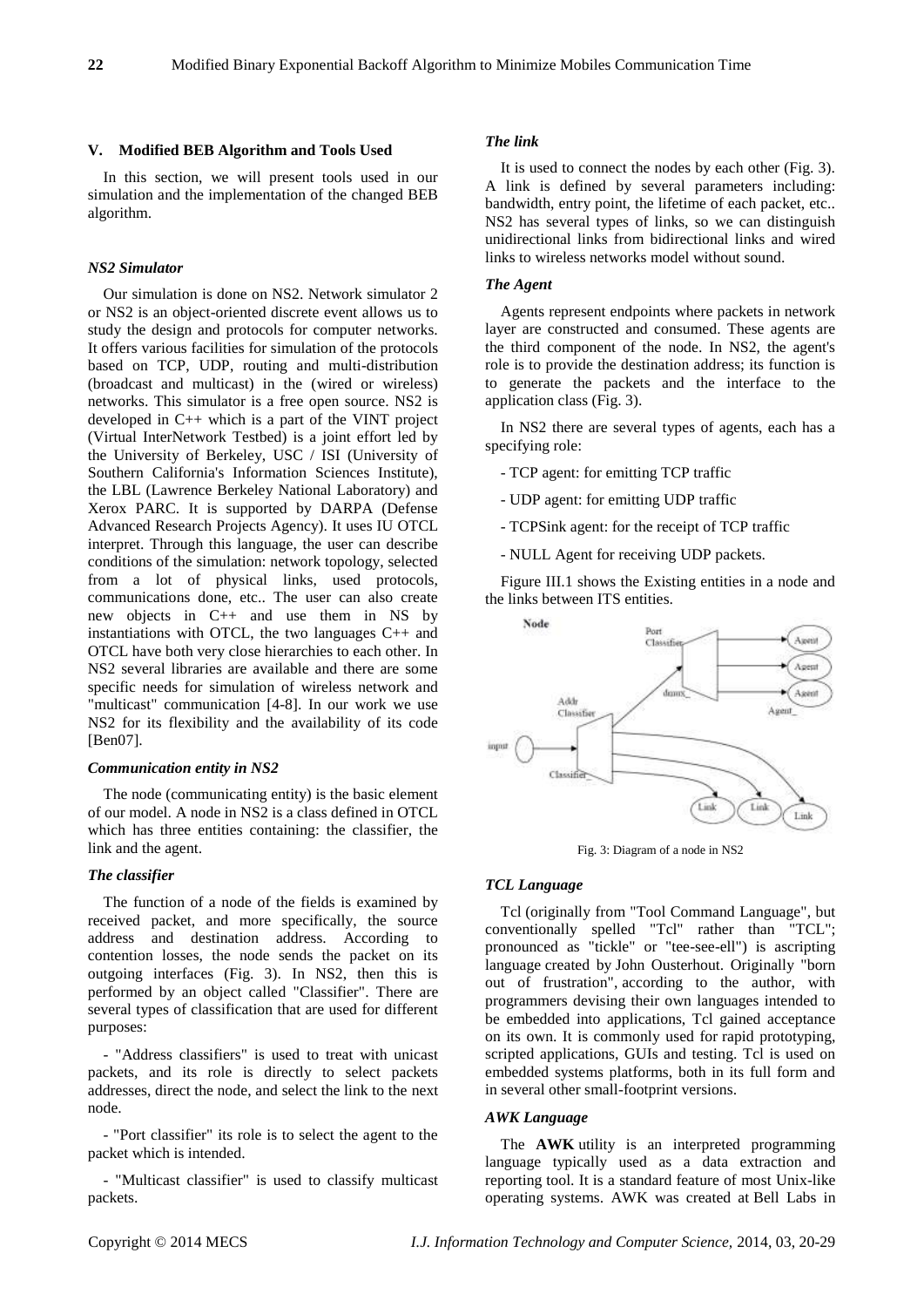the 1970s, and its name is derived from the family names of its authors –Alfred Aho, Peter Weinberger, and Brian Kernighan.

AWK uses a data-driven scripting language consisting of a set of actions to be taken against textual data (either in files or data streams) for the purpose of producing formatted reports. The language extensively uses the string data type, associative arrays (that is, arrays indexed by key strings), and regular expressions.

## **VI. Simulations**

## *Configuration of communicating entities*

#### *Configuration of access point*

The base station is configured as follows [9-10] (Fig. 4)

\$ Ns\_ node-config-adhocRouting DSDV

- llType-LL / / LL layertype
- macType Mac/802  $11 \frac{\sqrt{7}}{10}$  type of the MAC layer
- IfqLen  $800 \frac{\sqrt{}}{\sqrt{}}$  length of the tail
- antType Antenna / OmniAntenna  $\frac{\sqrt{}}{\sqrt{}}$  type of antenna
- phyType Phy / WirelessPhy  $\frac{\ }{\ }$  / / type of physical layer
- channelType Channel / WirelessChannel \// type of channel
- wiredRouting ON  $\setminus$  / / Wired link with other AP's.

In this list we find the basic configurations of the AP. (Type of MAC and physical layer, antenna type...). Figure 4 describes entities used for the AP (agents, links, and classifiers).



Fig. 4: Figure of base station

## *Configuration of mobile nodes*

The nodes are moving in the  $M_i$  cell base station where each node has a unicast address and exchange packets with other mobile station through the base

station. In each node there exist a single wireless link but there are two agents (Fig. 5):

- An agent to send UDP packets (UDP Because in Our case, we use UDP only)
- A null Agent to Receive UDP packets.

These nodes operates in the cell of an access point to which they are attached as shown in Fig 5.



Fig. 5: Diagram of the mobile node

#### *General parameters*

The general parameters of this simulation are given in (table 4.1). These parameters for the simulation model are compatible with the measure made.

| <b>CBR</b> Packet Size | 210 bytes       |  |
|------------------------|-----------------|--|
| <b>CWMin</b>           | $31 \text{ ms}$ |  |
| <b>CWMax</b>           | $1023$ ms       |  |
| <b>SIFS</b>            | 0.000010 s      |  |
| SlotTime               | 0.000020 s      |  |
| CBR rate               | 448Kb           |  |

## Table 1: Simulation Parameters

## **Modeling the methods of Back-off**

We will now describe the numerical experiments to adjust the simulation parameters "a" and "b" of the back-off algorithm.

The purpose of this simulation is to study the effect of the load (by changing the number of mobiles) on the transmission time for different values of parameters: "a" and "b". Our approach is based on cooperation involving the mobiles in the cell, by pairs, and each pair in the cell transmits CBR traffic to other one during a specified time.

Our simulation protocol is the following: We will evaluate the changes in throughput and end to end delay while changing "a" and "b" and the number of nodes in the cell. To increase the cell load, we increase the number of mobiles in introducing new pairs (the mobile communicates with other in pairs), each forming a cooperation group. In the example in (Figure 6) it is pair M5 - M6. For each simulation we vary the values of "a" and "b". All these mobiles broadcast via the AP (in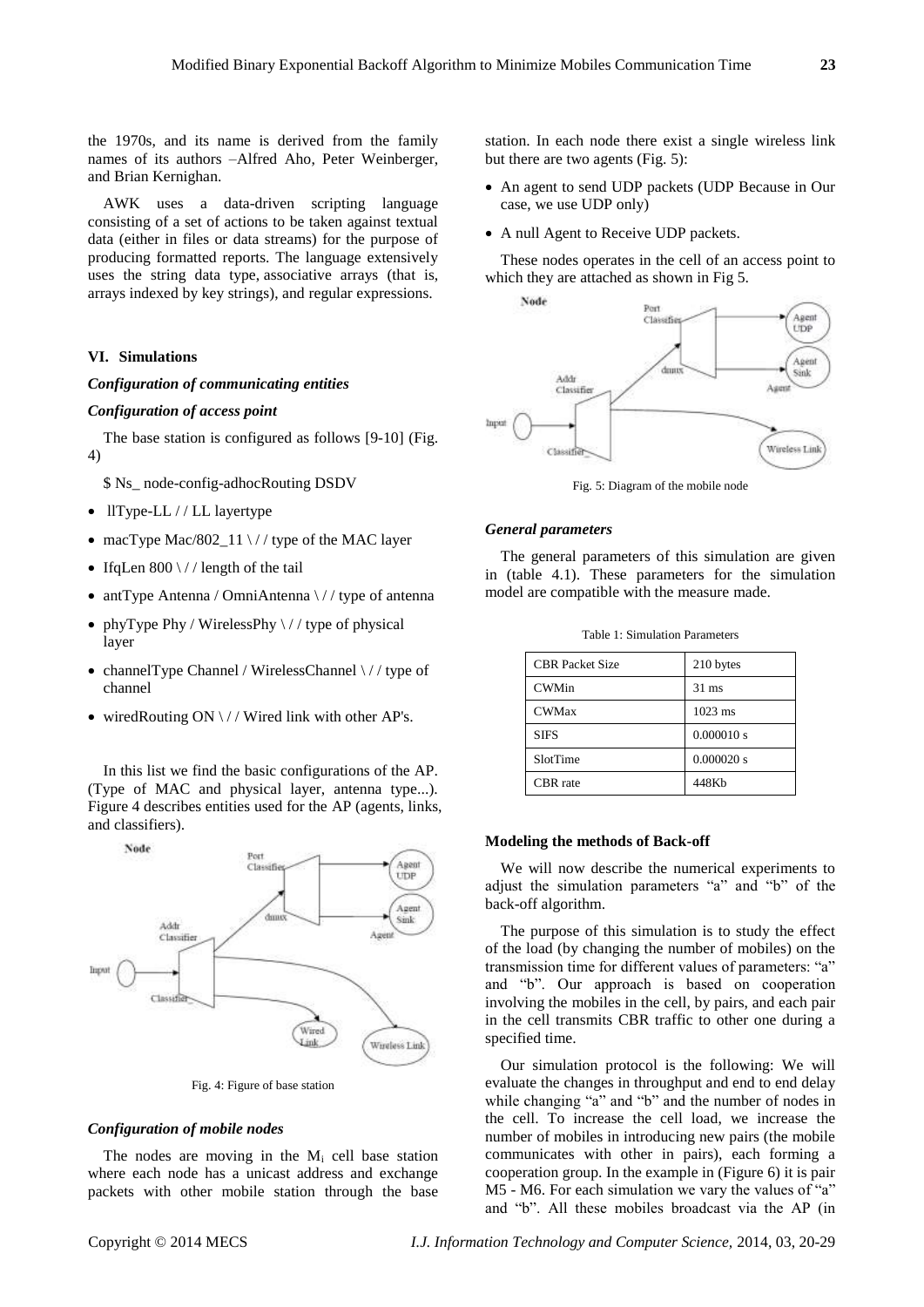pairs) according to NS2 simulation parameters mentioned above.

If D is the transmission delay between mobile references, it can be defined as time between sending the message (Temis) and corresponding time to receive the message by the mobile receiver Trec: **D= Max(Trec - Temis )**

It should be noted that this simulation will help us to find the optimal values of "a" and "b" by changing the Back-off algorithm. The figure below describes our work



Fig. 6: Principle of simulation used to assess the changed Back-off

#### *Implementation of the modified BEB*

In fact the back-off algorithm BEB is implemented in standard NS2. To implement our "modified" algorithm of Back-off algorithm it is sufficient to act on some files in the hierarchy of NS2 MAC layer. We show this hierarchy in the (Figure 7).



Fig.7: Hierarchy of NS2 MAC layer [Ns06]

After the study of this hierarchy, we decided to modify the code in C++ functions included in in the following files:

- tcl/lan/ns-mac.tcl.
- tcl/lib/ns-lib.tcl.
- Mac/mac-802 $\_11.h$ .

- $\bullet$  Mac/mac-802\_11.cc.
- tcl/lib/ns-default.tcl.

We want to change the formula of Back-off as follows:

On failure of transmission:  $CW = \min$  (a.CW, CWmax) and each successful transmission, we decrement the value of CW by value b.  $CW = max$ (CW-b, CWmin)

To make these changes we use the C++ of NS2 and we change the File Mac/Mac-802\_11.hh as follows:

In case of transmission failure, we modified the inc\_cw() function by setting CW=min(a\* CW,CWmax), a is initialized with a value taken from the interval [1,3].



*In case of successful transmission, we modified the rst\_cw() method by setting CW=max(CWmin, CW-b) instead of CW = CWmin.*

*Original Function: inline void rst\_cw() { cw\_ = phymib\_.getCWMin(); } Modified Function: inline void rst\_cw() { cw\_= max(phymib\_.getCWMin(),(u\_int32\_t)(cw\_ phymib\_.getb()));}*

#### *Scenario of simulation*

We calculate the average transmission time between all mobiles during a time interval  $T = 120s$  for which the cell load remains constant.

To find the best values of "a" and "b", we vary b in the interval [0, 10] stepping 1 each time and for each b, value of a varies in interval [1,3] stepping 0.1 each time.

The results obtained at the end of the simulations corresponding to different values of "a" and "b" will allow us to choose their optimal values. The optimum

Copyright © 2014 MECS *I.J. Information Technology and Computer Science,* 2014, 03, 20-29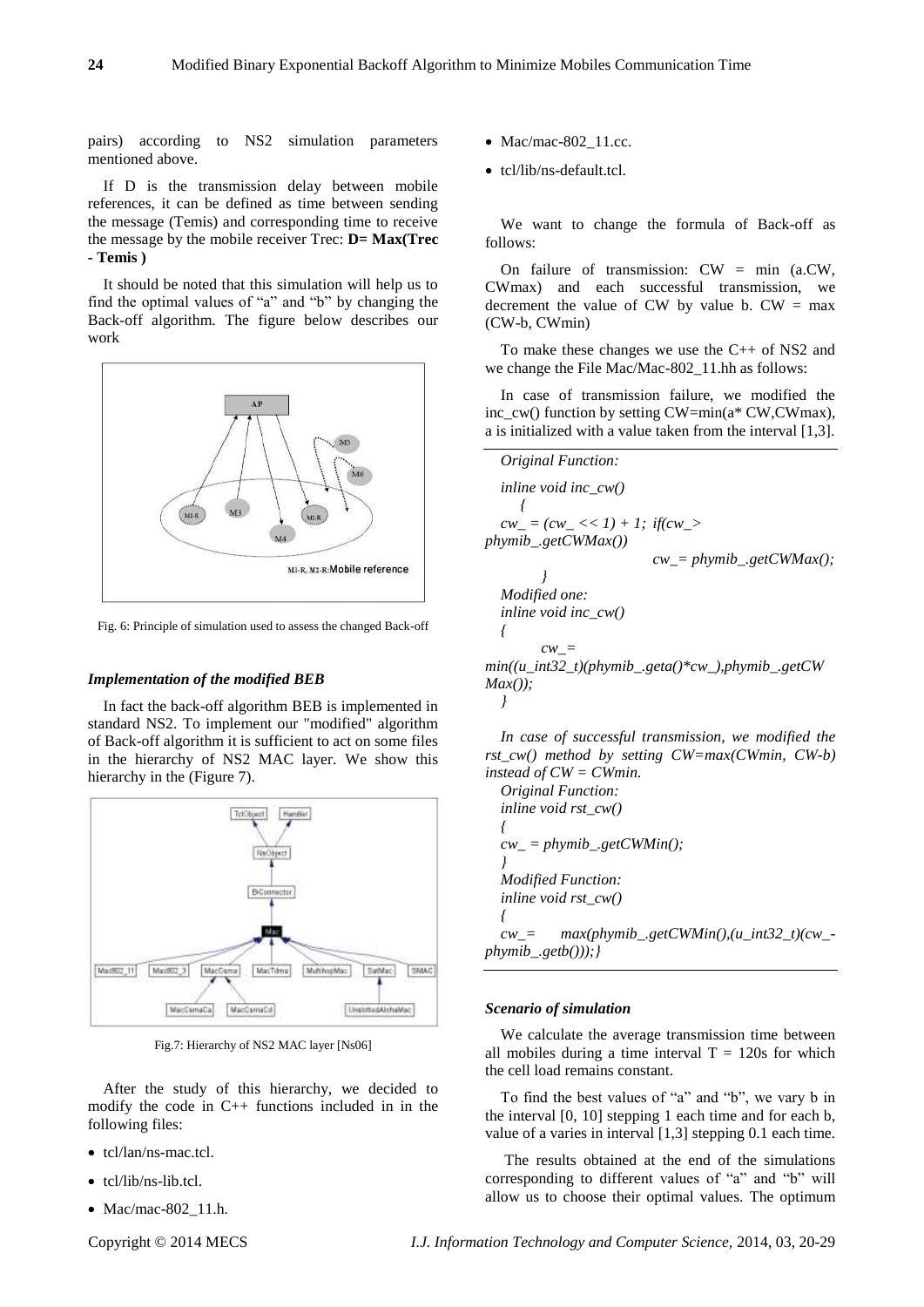means here leading the minimum transmission delay, and maximum throughput.

The following flowchart (Figure 8) describes the scenario simulation and the increment of "a" and "b".



Fig. 8: Algorithm of evaluating (a, b) values of Back-off changed

#### **Analysis of Results and Validation**

In this section, we present the results obtained by changing the mechanism of Back-off. First we present test result for base BEB and the modified BEB with the same scenario mentioned in chapter 3 but during a period of 2s and not 120s for testing purposes. Second we present the results of our end simulation and obtaining the optimum values of "a" and "b".

Before applying the new algorithm we make a simulation test to get results in order to proof that the new added parameters in ns2 files takes effect. The test is applied with the parameters mentioned in the previous chapter but during a period of 2 s only. The BEB algorithm without change has  $a=2$  since when a failer transmission happens the contention window is doubled that's means multiplied by 2 leading to a=2 but when a successful transmission occur cw returns to cwmin and in our algorithm cw will be the maximum between cwmin and cw-b for this reason we cannot deduce b but we will do the simulation assuming b is 0 and table 5.1 shows the results which proves the effect of the new algorithm on throughput and delay.

| <b>Throughput Modified Algorithm</b> |                |                |                              |                              |                                 |
|--------------------------------------|----------------|----------------|------------------------------|------------------------------|---------------------------------|
|                                      | a              | $\mathbf b$    | T. RecvByte                  | Throuput                     | r/s                             |
| $n=6$                                | $\overline{2}$ | $\Omega$       | 6.64                         | 435.63                       | 0.19                            |
| $n=10$                               | $\overline{2}$ | $\Omega$       | 6.79                         | 445.97                       | 0.11                            |
| $n=30$                               | $\overline{2}$ | $\Omega$       | 4.64                         | 304.84                       | 0.02                            |
| <b>Delay Modified Algorithm</b>      |                |                |                              |                              |                                 |
|                                      | a              | $\mathbf b$    | <b>Packet Delivery Ratio</b> | <b>Total Dropped Packets</b> | <b>Average End-to-End Delay</b> |
| $n=6$                                | $\overline{2}$ | $\Omega$       | 19.3                         | 177                          | 308.33 ms                       |
| $n=10$                               | $\overline{2}$ | $\overline{0}$ | 10.98                        | 453                          | $317.53 \text{ ms}$             |
| $n=30$                               | $\overline{2}$ | $\overline{0}$ | 2.33                         | 2531                         | 335.18 ms                       |
| Throughput UNModified Algorithm      |                |                |                              |                              |                                 |
|                                      | a.             | $\mathbf b$    | T. RecvByte                  | <b>Throuput</b>              | r/s                             |
| $n=6$                                | $\overline{2}$ | $\Omega$       | $7\overline{ }$              | 459.83                       | 0.2                             |
| $n=10$                               | $\overline{2}$ | $\overline{0}$ | 6.9                          | 452.06                       | 0.11                            |
| $n=30$                               | $\overline{2}$ | $\Omega$       | 4.61                         | 302.61                       | 0.02                            |
| <b>Delay UNModified Algorithm</b>    |                |                |                              |                              |                                 |
|                                      | a              | $\mathbf b$    | <b>Packet Delivery Ratio</b> | <b>Total Dropped Packets</b> | <b>Average End-to-End Delay</b> |
| $n=6$                                | $\overline{2}$ | $\Omega$       | 20.34                        | 174                          | 355.53 ms                       |
| $n=10$                               | $\overline{2}$ | $\Omega$       | 11.14                        | 544                          | 388.19 ms                       |
| $n=30$                               | $\overline{2}$ | $\overline{0}$ | 2.32                         | 2573                         | 417.30 ms                       |

#### Table 2: Comparing results between old and new algorithm

## *New BEB Analysis and Result*

Our goal is to make several simulations by changing the values of "a" and "b" in modified Back-off mechanism. In each simulation, we measure the

transmission time between each two mobiles and calculate the average end to end delay of communicating mobiles, besides we calculate the throughput by measuring the total transmitted bits during a specified period of time (simulation period).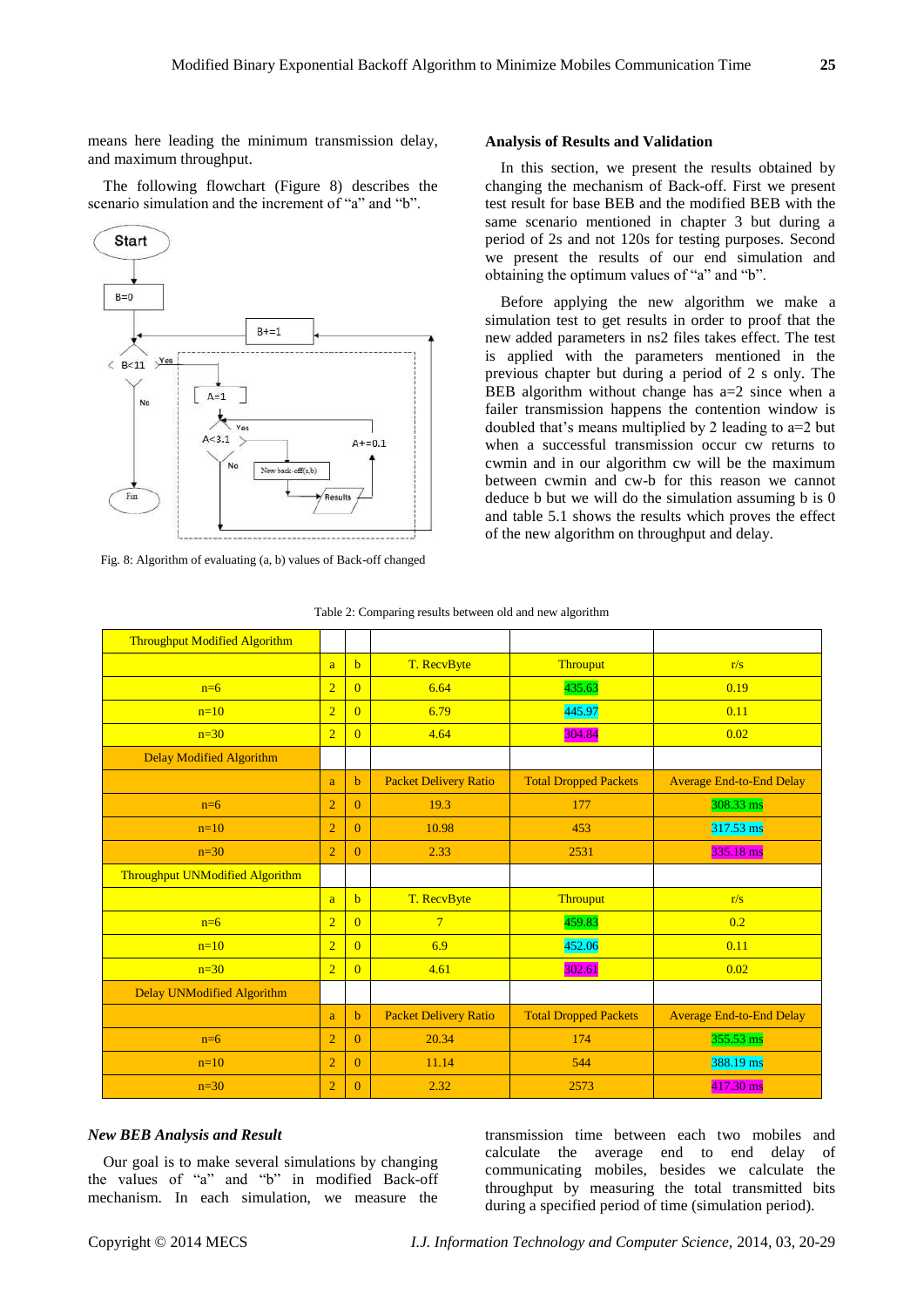Our goal is to choose the optimal values of "a" and "b", which gives:

- The minimum transmission time
- Maximum capacity.

For this, we made 21 x 11 simulations for the values of "a" and "b". We present in the appendix A the tables of the results obtained for throughput and for end to end delay for which we can choose the optimal values of "a" and "b". Figurs 9, 10, 11, 12, 13, 14 shows these results graphicaly.



Fig. 9: Throughput for no. of nodes =6



Fig. 10: Throughput for no. of nodes =10

Copyright © 2014 MECS *I.J. Information Technology and Computer Science,* 2014, 03, 20-29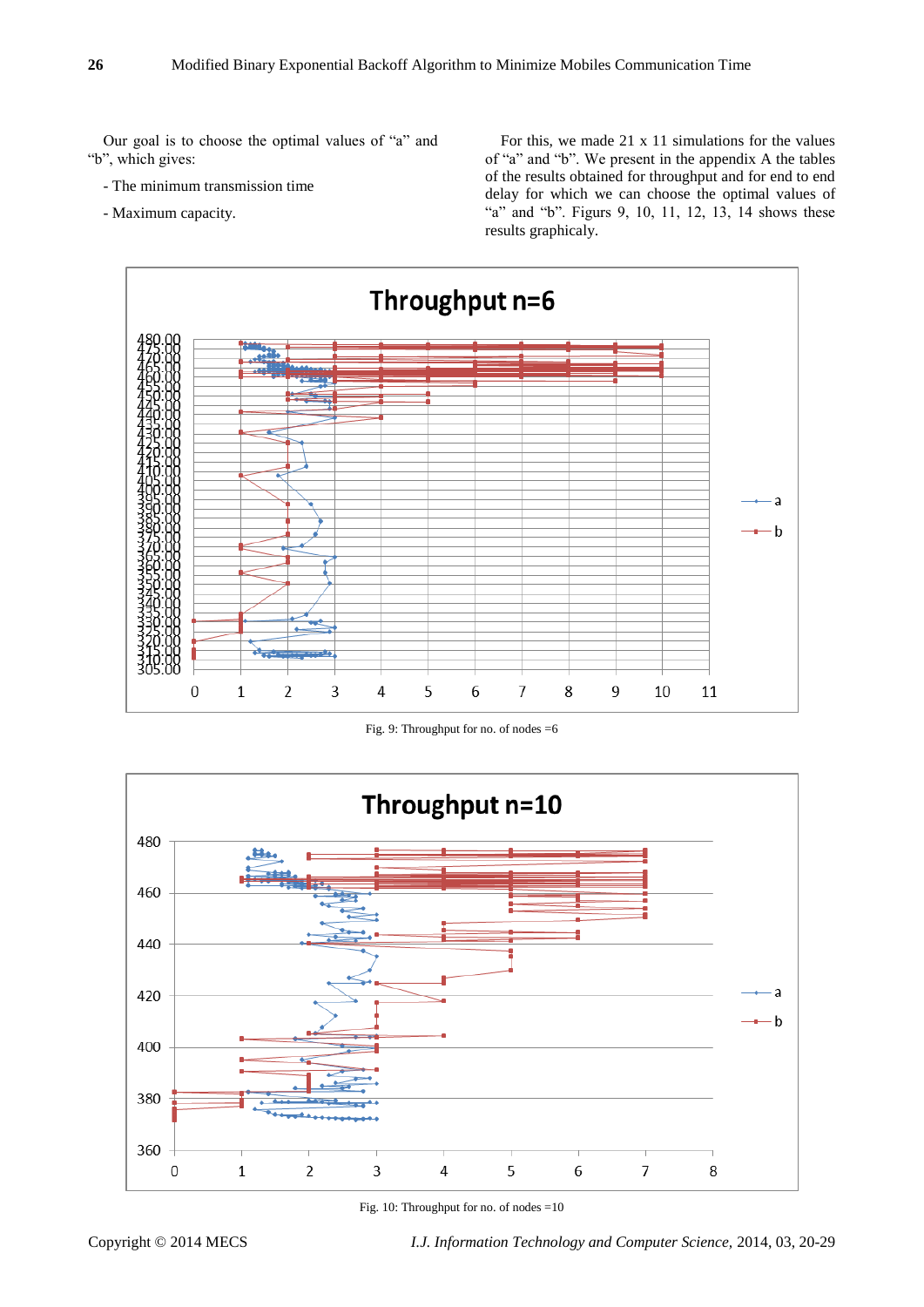

Fig. 11: Throughput for no. of nodes =30



Fig. 12: End to end Delay for no. of nodes =6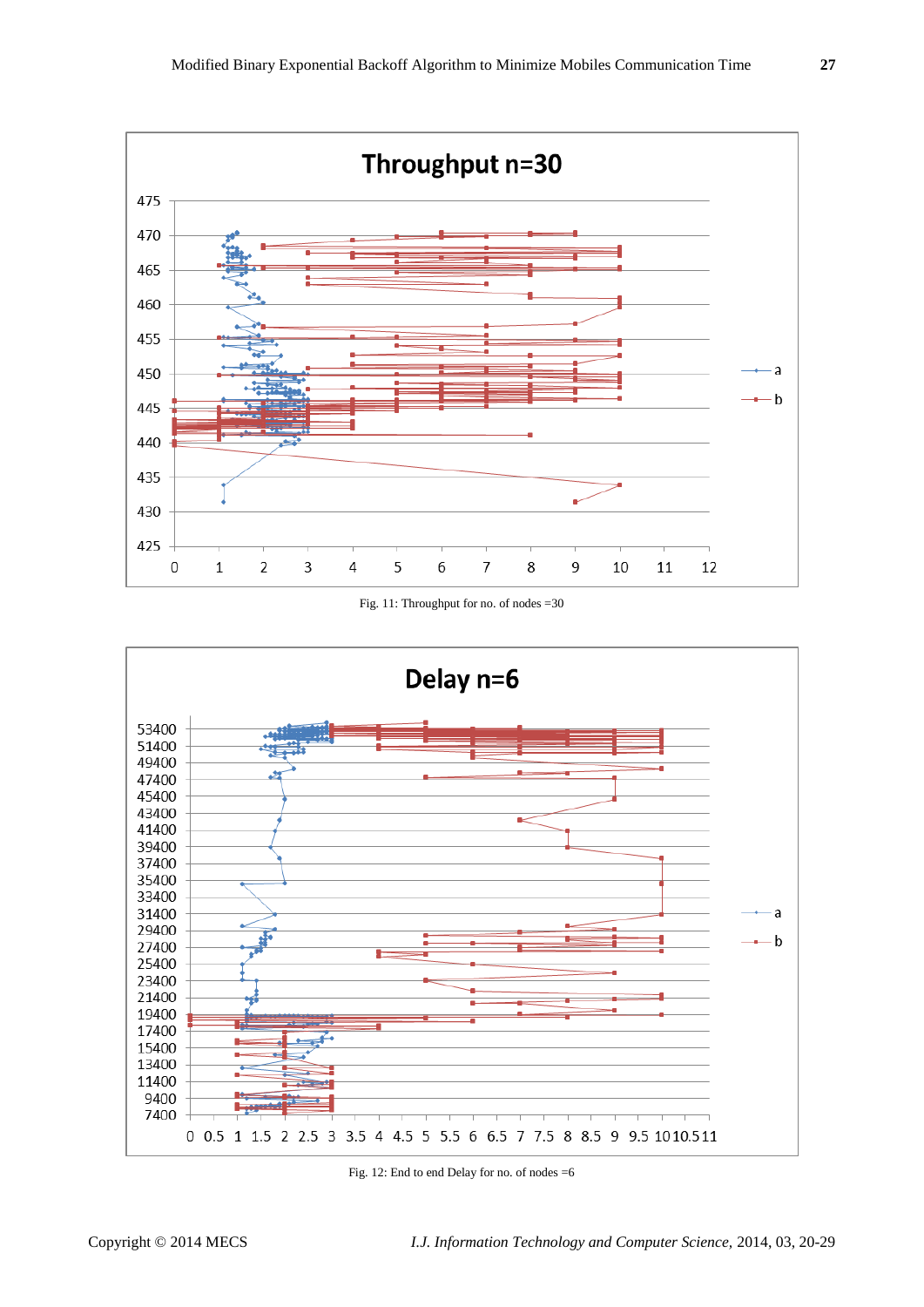

Fig. 13: End to end Delay for no. of nodes =10



Fig. 14: End to end Delay for no. of nodes =30

According to the graphs shown and the tables in Appendix A we deduce that the optimum values of "a" and "b" are:

According to throughput measurement:

- 1 For n=6: a=1.1, b=1
- 2 For n=10: a=1.2, b=3
- 3 For n=30: a=1.4, b=6

According to delay measurement:

- 1 For n=6: a=1.2, b=2
- 2 For n=10: a=1.2, b=2
- 3 For n=30: a=1.1, b=4

Copyright © 2014 MECS *I.J. Information Technology and Computer Science,* 2014, 03, 20-29